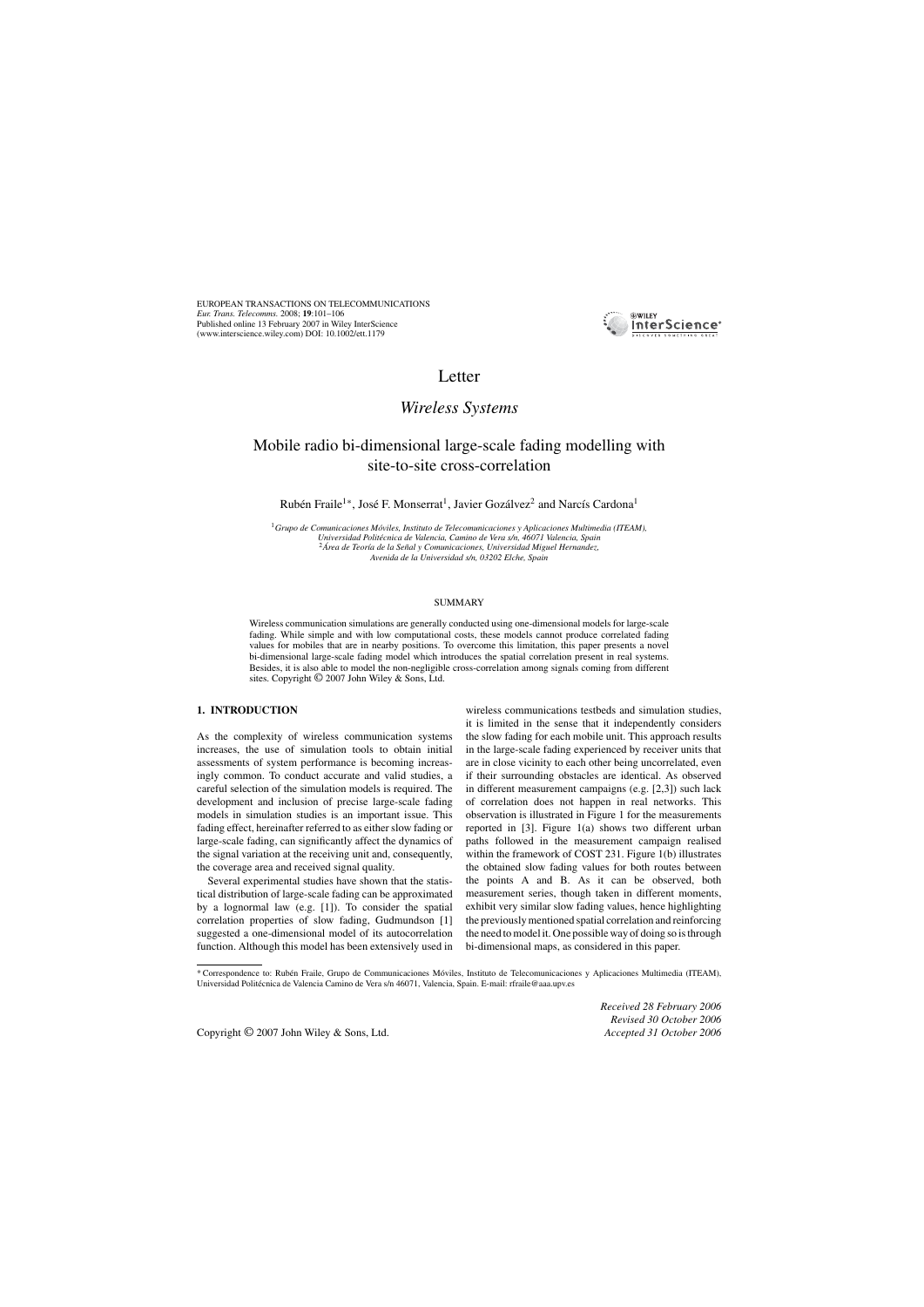

Figure 1. Slow fading experienced by two different mobiles connected to the same site (b) and moving from A to B along routes in (a).

Besides, neglecting the slow fading spatial correlation present in wireless systems could result in significantly underestimating the performance of techniques that strongly depend on the radio link quality conditions (e.g. soft handover, macro-diversity or link adaptation) [4]. A proposal to overcome this limitation consists in generating bi-dimensional slow fading using methods based on sums of sinusoids [5]. However, this approach exhibits certain limitations in terms of spectral properties [6]. As a result, the work herein reported presents and analyses a different approach to generate correlated large-scale fading values.

Another aspect of slow fading modelling that is usually neglected is cross-correlation of signals transmitted from different base stations. Such cross-correlation effect, also highlighted in different measurement campaigns (e.g. [2,7]), is due to the fact that the random component of propagation loss consists of the sum of two components: one resulting from obstacles in the vicinity of the mobile unit and a second one from the specific surroundings of each base station. As a result, the fading phenomena affecting different signals received by a user from different base stations experience some correlation.

In this context, this paper presents a new bi-dimensional large-scale fading model capable of representing both spatial correlation and site-to-site cross-correlation that characterise the slow fading phenomenon. This model has been adopted within the reference scenarios for UMTS in the European Network of Excellence in Wireless Communications (NEWCOM).

## **2. LARGE-SCALE FADING MODEL**

## *2.1. Mathematical description*

Propagation loss experienced by the signal transmitted from base station  $i$  and received by a mobile unit can be expressed in decibels as:

$$
L^{i}(t) = \bar{L}^{i}(t) + L_{\text{SH}}^{i}(t) + L_{\text{FF}}^{i}(t)
$$
 (1)

where  $\bar{L}^i(t)$ ,  $L^i_{SH}(t)$  and  $L^i_{FF}(t)$  represent path loss, slow fading and fast fading, respectively.

The work reported in [1] established that the slow fading spatial autocorrelation can be expressed as a function of the distance shift  $\Delta r$  and a decorrelation distance  $d_{\text{decorr}}$ :

$$
R\left(\Delta r\right) = e^{-\frac{\ln 2|\Delta r|}{d_{\text{decorr}}}} = 2^{-\frac{|\Delta r|}{d_{\text{decorr}}}}\tag{2}
$$

To consider the slow fading correlation in the bidimensional Cartesian coordinate system used to represent slow fading maps, (2) can be converted to:

$$
R(\Delta r) = R(\Delta x, \Delta y) = 2^{-\frac{\sqrt{\Delta x^2 + \Delta y^2}}{d_{\text{decorr}}}}
$$
(3)

The influence of the surrounding environment over the large-scale fading results in the slow fading experienced by signals transmitted from different base stations and received at a single mobile station exhibiting some correlation. In particular, if we consider two base stations

Copyright © 2007 John Wiley & Sons, Ltd. *Eur. Trans. Telecomms.* 2008; **19**:101–106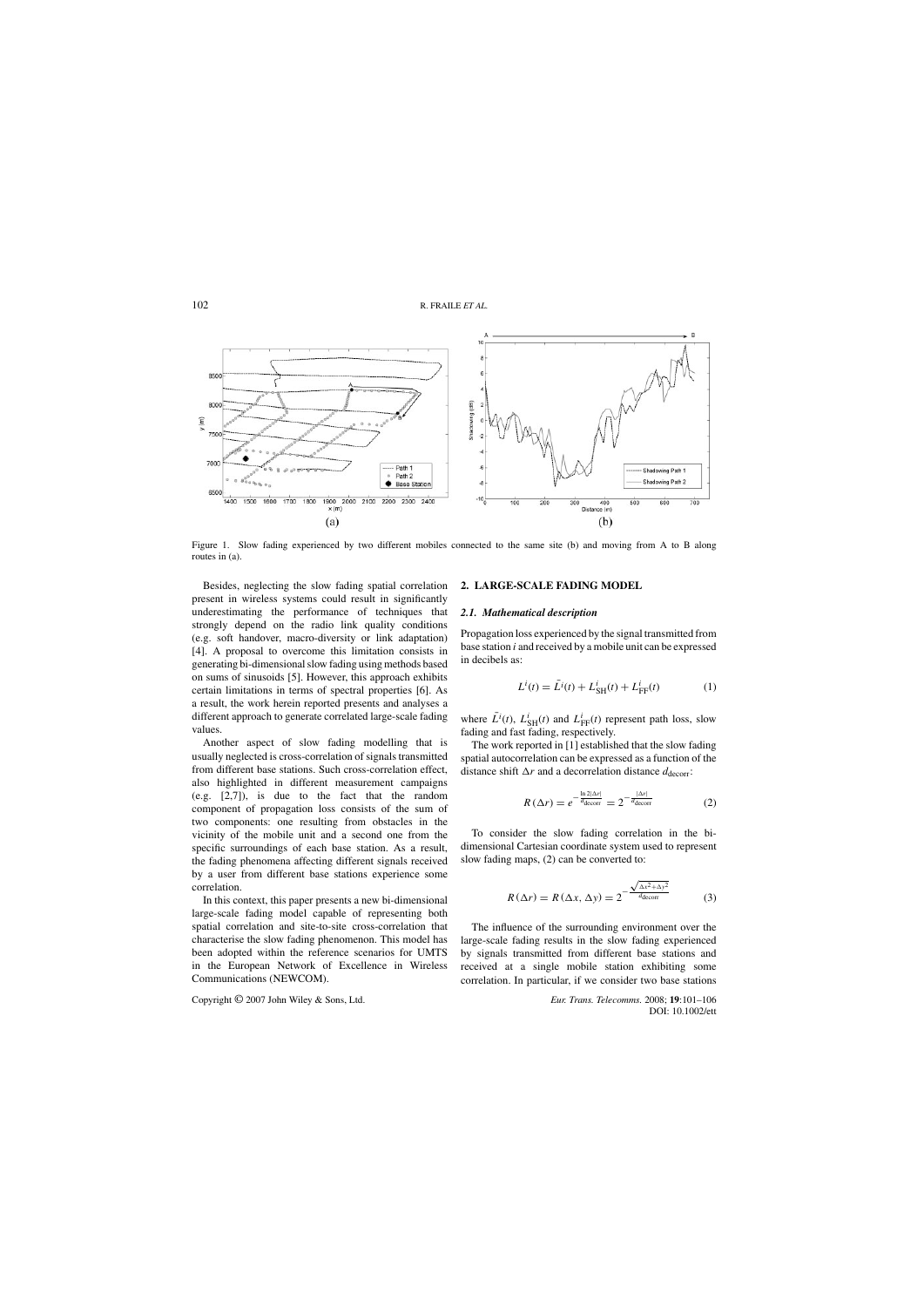$(i, j)$  such cross-correlation can be expressed as [7]:

$$
R_{ij}(0) = \frac{E\left[L_{\text{SH}}^{i}(t) \cdot L_{\text{SH}}^{j}(t)\right]}{\sqrt{E\left[L_{\text{SH}}^{i}(t)^{2}\right] \cdot E\left[L_{\text{SH}}^{j}(t)^{2}\right]}} = \rho_{ij} > 0 \quad (4)
$$

where  $\rho_{ij}$  typically has values between 0.3 and 0.5 [7].

# *2.2. Generation of cross-correlated slow fading between different radio links*

The slow fading experienced by signals transmitted from a set of *n* base stations to a point  $(x, y)$  can be modelled as a set of  $n$  Gaussian random variables. It is assumed that these variables have the same standard deviation  $\sigma_{\text{SH}}$ . To make sure that these variables exhibit the cross-correlation present in real systems, the slow fading generation process has to ensure that for each pair of them (4) is valid for a given set of values  $\{\rho_{ij}\}\$ . In this work, a fixed cross-correlation coefficient  $\rho$  is assumed for any pair of base stations, that is  $\rho_{ii} = \rho$  for any pair  $(i, j)$ .

A simple and computationally fast solution for the stated problem is to generate  $n + 1$  independent random Gaussian variable  $\{G_0, G_1 \dots G_n\}$  with zero mean and standard deviation equal to  $\sigma_{\text{SH}}$ . From these values, the slow fading experienced by the signals transmitted from each base station  $i$  can be generated as follows:

$$
L_{\text{SH}}^i = \sqrt{\rho} \cdot G_0 + \sqrt{1 - \rho} \cdot G_i \tag{5}
$$

With this approach,  $G_0$  represents the common, receiver-position-dependent slow fading component while  $G_i$  models the base-station-dependent component. (5) guarantees that the slow fading generated  $\overrightarrow{L}_{SH}^{i}$  follows a Gaussian distribution with zero mean and standard deviation equal to  $\sigma_{SH}$ . On the other hand, the crosscorrelation factor between any pair  $(i, j)$  of slow fading values is equal to

$$
R_{ij}(0) = \frac{E[L_{\text{SH}}^{i} \cdot L_{\text{SH}}^{j}]}{\sigma_{\text{SH}}^{2}} = \frac{E\left[\rho \cdot G_{0}^{2}\right]}{\sigma_{\text{SH}}^{2}} = \rho \qquad (6)
$$

given that  $G_0$ ,  $G_i$  and  $G_j$  are independent random variables with zero mean.

The same procedure as represented by (5) could be repeated for each geographic location at which the slow fading should be generated. As a result, (5) can be

Copyright © 2007 John Wiley & Sons, Ltd. *Eur. Trans. Telecomms.* 2008; **19**:101–106

rewritten as:

$$
L_{\text{SH}}^{i}(x, y) = \sqrt{\rho} \cdot G_{0}(x, y) + \sqrt{1 - \rho} \cdot G_{i}(x, y) \quad (7)
$$

#### *2.3. Generation of spatially correlated slow fading*

The procedure represented by (7) to generate slow fading maps does not guarantee yet the spatial correlation that mobiles experience.

The generation of slow fading maps verifying (3) can be performed using different methodologies. One possible approach to generate spatially correlated slow fading maps was reported in [5]. However, this procedure requires complex computations so as to select the sample frequencies needed to obtain valid approximations of the autocorrelation function. This paper proposes an approach consisting in applying a bi-dimensional filter to the slow fading maps previously generated using the procedure described by (7).

Generating random and independent slow fading samples produces 'white' slow fading, characterised by a null autocorrelation for non-zero spatial shifts. In order to introduce the auto correlation properties described by Equation (3), bi-dimensional filtering can be applied as follows. Let term  $a(x, y)$  the spatially uncorrelated slow fading map described by (7) and  $b(x, y)$  the desired spatially correlated slow fading map.  $a(x, y)$  is considered as the filter's input and  $b(x, y)$  as the filter's output, which can be expressed in the frequency domain as:

$$
B(f_x, f_y) = A(f_x, f_y) \cdot H(f_x, f_y)
$$
 (8)

with  $H$  representing the frequency response of the filter that needs to be designed.

For white slow fading, the two-dimensional Fourier transform of the input slow fading map is flat. As a result, (8) can be rewritten as:

$$
B(f_x, f_y) = k \cdot H(f_x, f_y) \tag{9}
$$

The slow fading map  $a(x, y)$  is characterised by its autocorrelation function being non-zero only at the coordinate system's origin. Consequently, its power spectral density is:

$$
S_{aa}(f_x, f_y) = \sigma_a^2 \tag{10}
$$

DOI: 10.1002/ett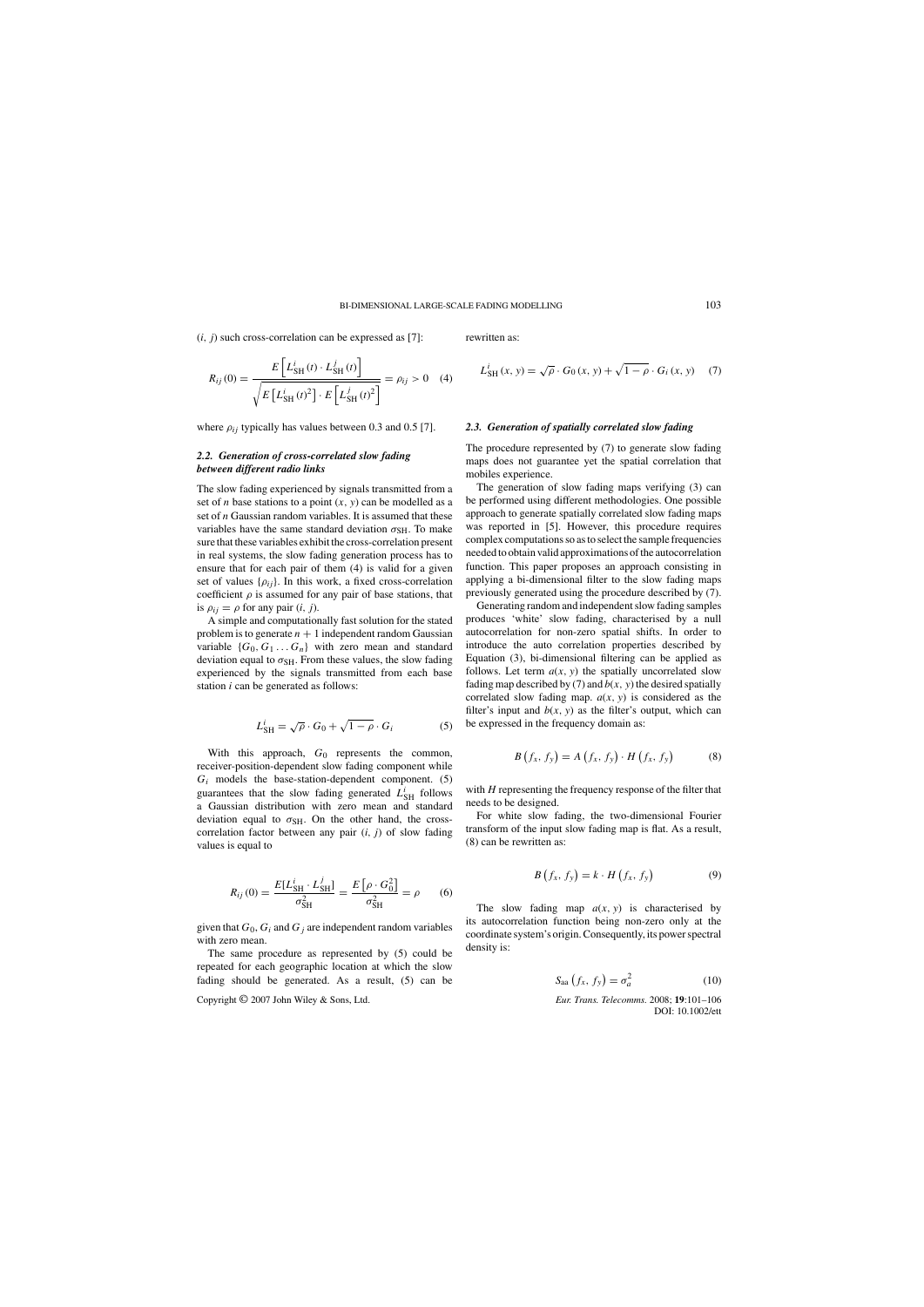Now, the power spectral density of  $b(x, y)$ , given that the filter frequency response is known, can be obtained as:

$$
S_{bb}(f_x, f_y) = S_{aa}(f_x, f_y) \cdot |H(f_x, f_y)|^2
$$
  
=  $\sigma_a^2 \cdot |H(f_x, f_y)|^2$  (11)

However, in our case  $S_{bb}(f_x, f_y)$  is known, since it is the Fourier transform of the bi-dimensional autocorrelation function (3). As  $\sigma_a^2$  is also known, we can easily obtain the Fourier transform of the filter impulse response  $h(x, y)$ as the square root of  $S_{bb}(f_x, f_y)/\sigma_a^2$ . After performing an inverse Discrete Fourier Transform, the definitive filter impulse response that verifies the slow fading variance properties requires normalising as follows:

$$
\bar{h}(x, y) = \frac{h(x, y)}{\sqrt{E\left[ (h(x, y) - E | h(x, y)|)^{2} \right]}}
$$
(12)

Once the filter is defined, the next step consists in applying it to the original slow fading map  $a(x, y)$  that verifies (7). This process results in the final slow fading map including both spatial and site-to-site cross-correlation.

## **3. VALIDATION OF THE PROPOSED MODEL**

Figure 2 compares the slow fading autocorrelation function (AF), along the first path considered in the COST 231 measurement campaign, for: measurements collected in the campaigns reported in [3], bi-dimensional maps proposed in this paper (2D), one-dimensional model from [1] (Gudmundson) and one-dimensional model from [8]



Figure 2. Comparison of the slow fading AF.

Copyright © 2007 John Wiley & Sons, Ltd. *Eur. Trans. Telecomms.* 2008; **19**:101–106

(Kim). It can be observed that, in all cases, the AF of the different models match fairly well with the AF measurements.

The proposed 2D slow fading model has also been compared to that proposed in [5]. For that purpose, the same configuration parameters have been considered. In particular, the slow fading standard deviation has been set to 1 dB and a correlation of 0.5 has been assumed for a distance of 7.5 m (these parameter values have been chosen merely to enable a fair and direct comparison between both models). The site-to-site slow fading cross-correlation factor has been set to 0.5. With the proposed 2D model, the achieved autocorrelation function average squared error with respect to the Gudmundson model is equal to  $5 \times 10^{-5}$ , which is two orders of magnitude lower than the best performance obtained in [5].† These values demonstrate that the 2D model outperforms the sum-of-sinusoids model reported in [5]. In terms of computational complexity, our approach requires calculating one Inverse Fast Fourier Transform more than [5], but it does not require performing either Monte-Carlo simulations or sum of sinusoids.

In terms of the cross-correlation, (6) already demonstrates the validity of the implemented model. However, simulations were conducted to obtain the Probability Density Function (PDF) of the cross-correlation factor for all the points of several bi-dimensional large-scale fading maps corresponding to different base stations. The obtained PDF exhibits a narrow distribution around the target value of 0.5, which further validates the implemented crosscorrelation model.

## **4. SYSTEM-LEVEL EFFECT**

To demonstrate the importance and need to develop accurate large-scale models, such as the one reported in this paper, this section analyses the impact of different models on a system's performance. To conduct this investigation, a powerful GPRS simulation platform modelling radio transmissions at the burst level has been used [9]. This simulation platform also emulates the operation of Link Adaptation (LA), an adaptive Radio Resource Management (RRM) technique that selects the most suitable transport mode (modulation and coding scheme) according to the

<sup>†</sup> The model proposed in [8] achieves very similar AF average square error values as the model proposed in this paper. However, our model considers bi-dimensional scenarios whereas the model in [8] is limited to one-dimensional scenarios.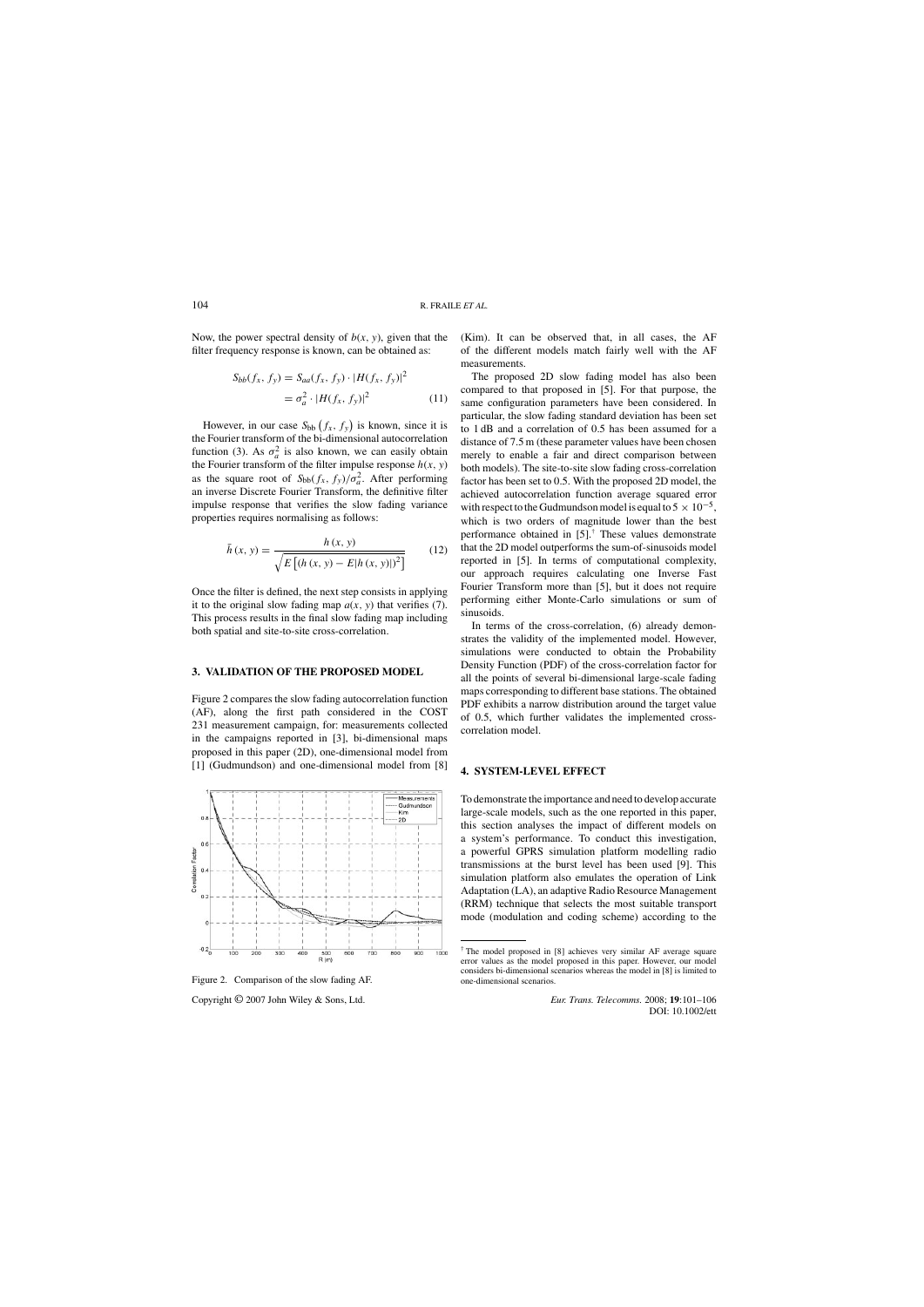Table 1. Simulation parameters.

| Parameter                              | Value                                                                       |
|----------------------------------------|-----------------------------------------------------------------------------|
| Cluster size                           | 4                                                                           |
| Cell radius                            | 1 km                                                                        |
| Sectorisation                          | $120^\circ$                                                                 |
| No. of modelled cells<br>(wrap-around) | 25                                                                          |
| Slots per sector                       | 16                                                                          |
| Users per sector                       | 16                                                                          |
| Traffic type                           | H.263 video: 6 users/sector; WWW:<br>6 users/sector; E-mail: 4 users/sector |
| Pathloss model                         | Okumura-Hata                                                                |
| Vehicular speed                        | 50 km/h                                                                     |
| LA updating period                     | $20 \,\mathrm{ms}$                                                          |

experienced channel quality conditions. The inclusion of LA has been considered as a suitable case study since its operation and performance can be significantly influenced by the channel quality variations and, therefore by the implemented radio channel models. The main simulation parameters are summarised in Table 1.

To demonstrate the importance of employing accurate large-scale fading models to conduct system-level studies, this section compares the performance obtained with the following three models: lognormal large-scale fading model with one-dimensional spatial correlation [1], bi-dimensional large-scale fading maps with spatial correlation but without site-to-site cross-correlation and bi-dimensional large-scale fading maps with spatial and site-to-site cross-correlations (a fixed 0.5 site-to-site crosscorrelation has been considered). Figure 3 compares the system throughput performance obtained considering the three different slow fading models.



Figure 3. System throughput cumulative distribution function.

Copyright © 2007 John Wiley & Sons, Ltd. *Eur. Trans. Telecomms.* 2008; **19**:101–106

The figure clearly shows that using simple large-scale fading models results in an important underestimation of the system-level performance that could be obtained when employing LA. Such underestimation is a consequence of neglecting the inherent spatial and site-to-site correlation present in the large-scale fading. Since LA bases its transport mode selection on the experienced channel quality conditions, its operation is improved when such conditions are correlated. The results shown in Figure 3 also highlight that the spatial correlation has a more important effect on the system's performance than the modelled site-to-site crosscorrelation.

The obtained results and previous observations are confirmed when analysing the percentage of data blocks transmitted using the optimal coding scheme according to the LA algorithm. When considering the large-scale fading model based on a bi-dimensional map including spatial and site-to-site cross-correlation, this percentage increases by 9.5% as compared to when large-scale fading is modelled using the one-dimensional lognormal model. The number of coding scheme changes per second also provides an indication on how well is LA adapting to the experienced channel quality conditions. The use of a bi-dimensional map including spatial and site-to-site cross-correlation results in a 23% reduction in this parameter compared to when using the one-dimensional lognormal model. These results further demonstrate that simple slow fading models are not able to properly capture the inherent spatial correlation properties present in real systems, which can result in a considerable underestimation of the system performance of adaptive radio interfaces.

## **5. CONCLUSIONS**

This paper has presented a novel bi-dimensional largescale fading model that is able to consider not only the spatial correlation characteristic of the slow fading phenomena but also the non-negligible cross-correlation between signals transmitted from different base stations. The proposed approach, based on two-dimensional filtering of 2D random slow fading maps, has been shown to exhibit good spectral properties. This paper has also shown that large-scale fading models can have a significant impact on a mobile's system performance, particularly when employing adaptive RRM techniques. Consequently, accurate slow fading models, such as the one proposed in this work, should be considered to appropriately conduct system-level investigations.

DOI: 10.1002/ett